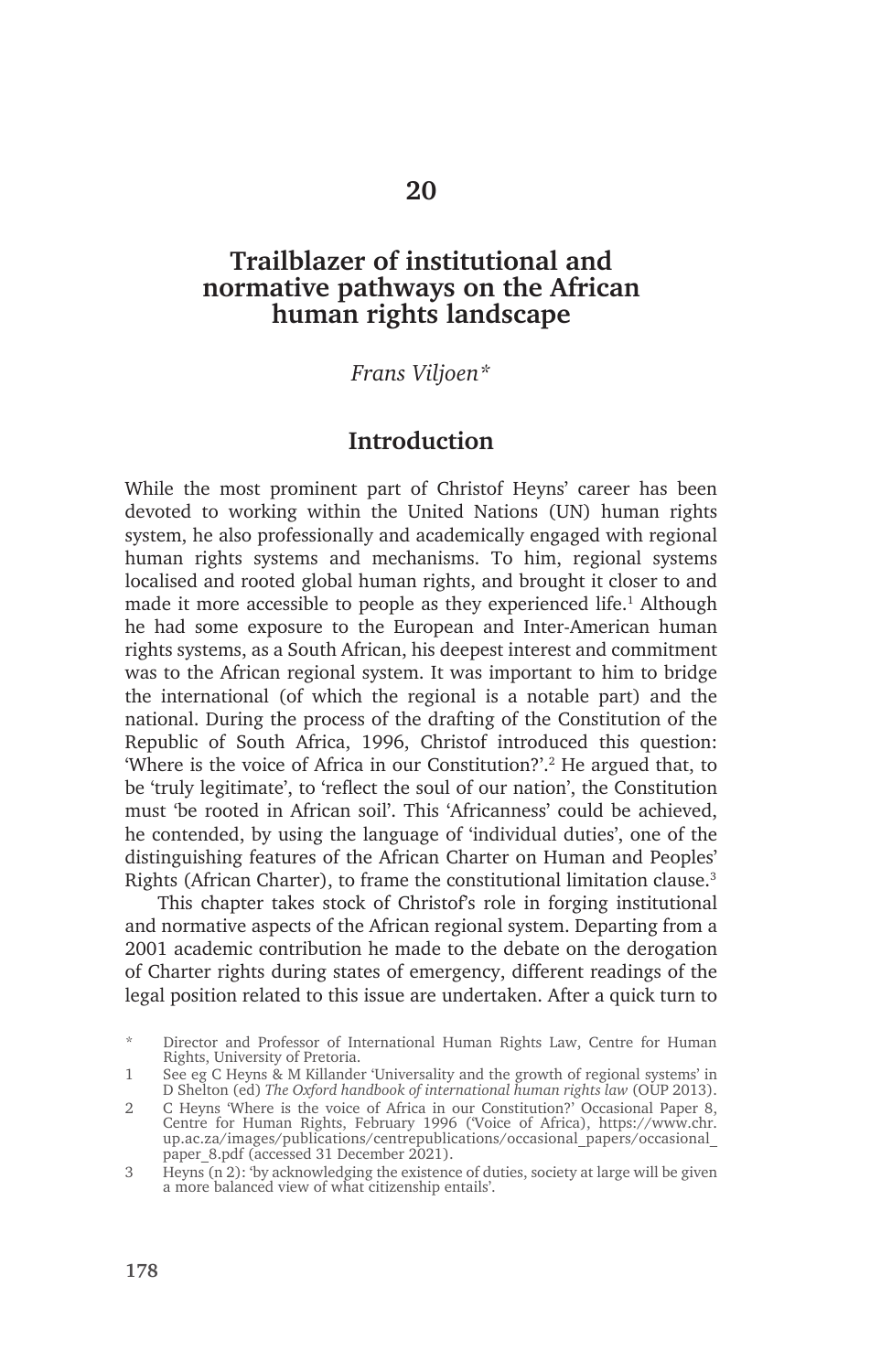a wider perspective on the issue, some suggestions are made for more normative clarity.

## **Trailblazer**

Christof was pivotal in establishing the African human rights system as a serious field of study and academic reflection. In retrospect, he may be called the 'father' of the 'Centre for Human Rights School of African Human Rights Law'. His trailblazing journey took five pathways.

First, Christof was pivotal in establishing the Master's degree programme in Human Rights and Democratisation in Africa (HRDA) at the Centre for Human Rights in the Faculty of Law at the University of Pretoria (UP). This programme, which has since 2000 been supported by the European Union, has grown into a flagship academic programme with continental reach, and established itself as a prized part of the seven programmess worldwide comprising the Global Campus of Human Rights. Boldly, the African regional human rights system lies at the academic heart of this programme. With around 30 students from across the continent graduating every year, this programme has contributed in no small measure to the pool of leading human rights professionals on the continent and beyond.4 It is no wonder that HRDA alumni have held the positions of Chairperson of the African Commission on Human and Peoples' Rights (African Commission) and of the African Committee of Experts on the Rights and Welfare of the Child (African Children's Rights Committee), and in 2021, three of the four most senior legal officers at the African Court on Human and Peoples' Rights (African Court) were alumni of this programme. Not only was he a teacher to the HRDA students, but he also taught the African regional human rights system at the Summer School of the Washington College of Law, American University, Washington DC, and the International human rights law Master's programme at the University of Oxford, among many other programmes and universities.

Second, beyond formal legal education, Christof contributed to human rights education through his relentless advocacy of moot court competitions as experiential learning. His initiative to set up the African Human Rights Moot Court Competition was aimed at giving exposure to the African Charter and the jurisprudence of the African Commission, at influencing legal education at African law schools, and at stimulating reflection and discussion on the establishment of an *actual* African Court.5 When the Moot Court Competition started in 1992 (at the

5 See C Heyns, N Taku & F Viljoen 'Revolutionising human rights education in African universities: the African Human Rights Moot Court Competition' in *Advocating for* 

<sup>4</sup> See *Alumni Diaries, 2000-2019*, https://www.chr.up.ac.za/images/publications/ Alumni Diaries/Alumni Diaries 2019 - web.pdf (accessed 31 December 2021).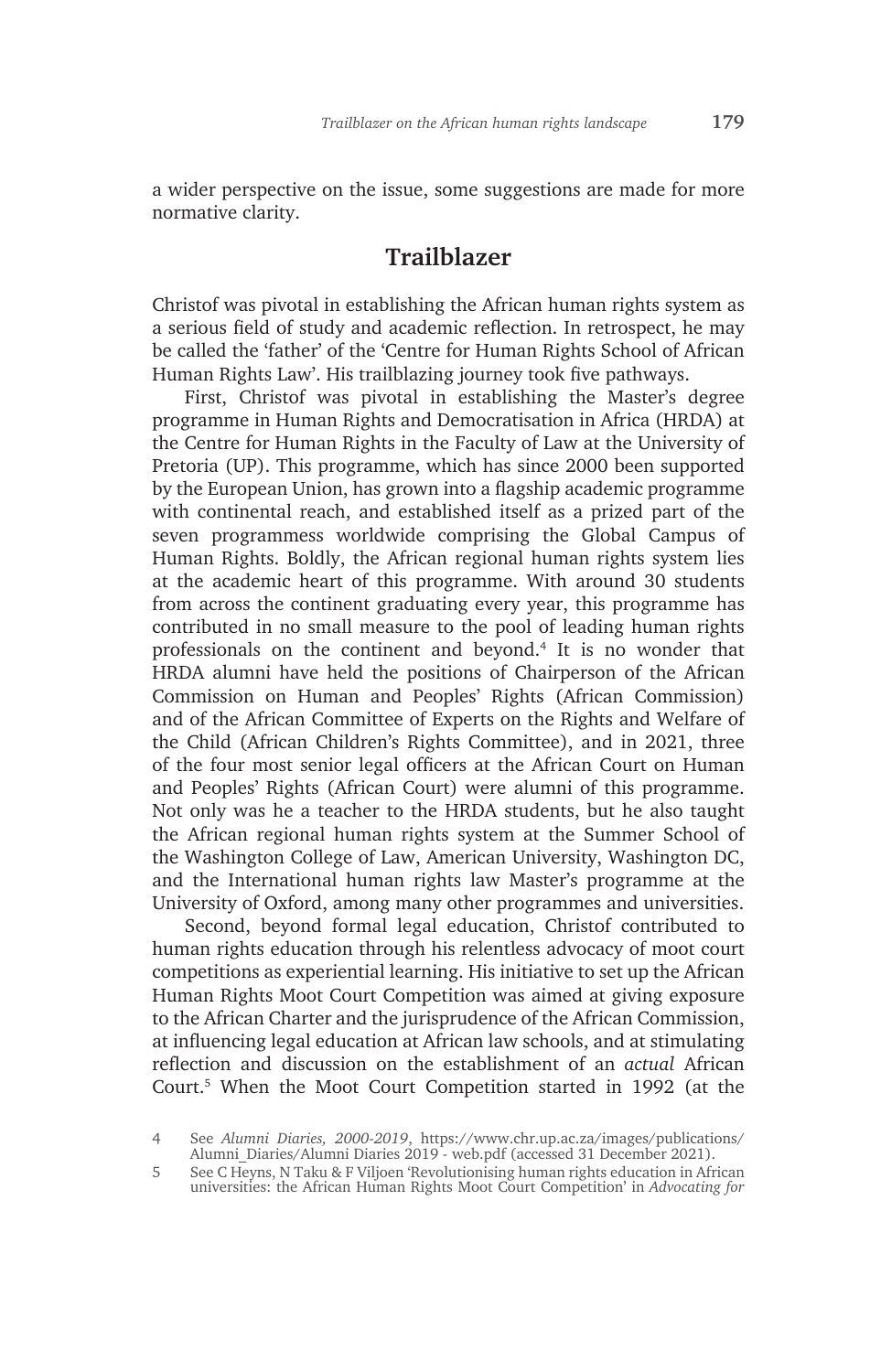Southern African level), the African Court did not exist. In fact, the legal instrument establishing the African Court was adopted only in 1998, and the Court started sitting only in 2005. His foundational and inspirational role in the Moot has been suitably captured in its renaming in September 2021 as the 'Christof Heyns African Human Rights Moot Court Competition'.

Third, Christof contributed as a scholar of 'African human rights law'.6 While he was its Director, the Centre for Human Rights in March 2001 organised a conference not only to celebrate 20 years since the adoption of the African Charter in 1981, but also to consider the need and feasibility of treaty reform. On that occasion, Christof delivered a seminal paper setting the tone of the discussion.7 In its 'Statement on the passing of Prof Christof Heyns', the African Commission acknowledged the 'large number of publications in leading academic journals on the work of the African Commission' from his pen, and its impact in 'making the African human rights system known to the world'.<sup>8</sup> His research and writing on the impact of human rights treaties also has relevance for Africa.<sup>9</sup>

Fourth, Christof cultivated scholarship on the African regional system. He did so as co-founding editor of the *African Human Rights Journal*, which has been published since 2001. The *Journal* is the first and still the only journal devoted to human rights in an African setting, with a pride of place given to the African regional system. He also made sources available and drew attention to the outputs and accomplishments of the African regional system at a time when scholarly pessimism towards the system largely prevailed.<sup>10</sup> Departing from the premise that the dim view of many scholars (particularly those not based in Africa) was rooted in their ignorance, reinforced by a lack of information about and access to relevant information, Christof

*Human Rights* (Brill Nijhoff 2008) 17-39.

- 6 See eg C Heyns 'African human rights law and the European Convention' (1995) 11(2) *South African Journal on Human Rights* 252-263; C Heyns 'Civil and political rights in the African Charter' in M Evans & R Murray (eds) *The African Charter on Human and People's Rights – the system in practice 1986-2000* (CUP 2002) 137-177; C Heyns 'The African regional human rights system: the African Charter' (2004) 108(3) *Penn State Law Review* 679-702; and C Heyns & M Killander 'Africa' in D Moeckli and others (eds) *International human rights law* (OUP 2017) 465-481.
- 7 C Heyns 'The African regional human rights system: In need of reform?' (2001) 1 *African Human Rights Law Journal* 155-174. This article is one of Christof's most cited articles on the African regional system. (Google Scholar indicates 65 citations as at 9 January 2022.)
- 8 'Statement on the passing of Prof Christof Heyns', Commissioner Solomon Ayele Dersso, Chairperson of the African Commission on Human and Peoples' Rights, 29 March 2021.
- 9 See eg C Heyns & F Viljoen (eds) *The impact of the United Nations human rights treaties on the domestic level* (Brill 2021) (covering Egypt, Senegal, South Africa and Zambia).
- 10 See C Heyns & M Killander 'Africa in international human rights textbooks' (2007) 15(1) *African Journal of International and Comparative Law* 130-137.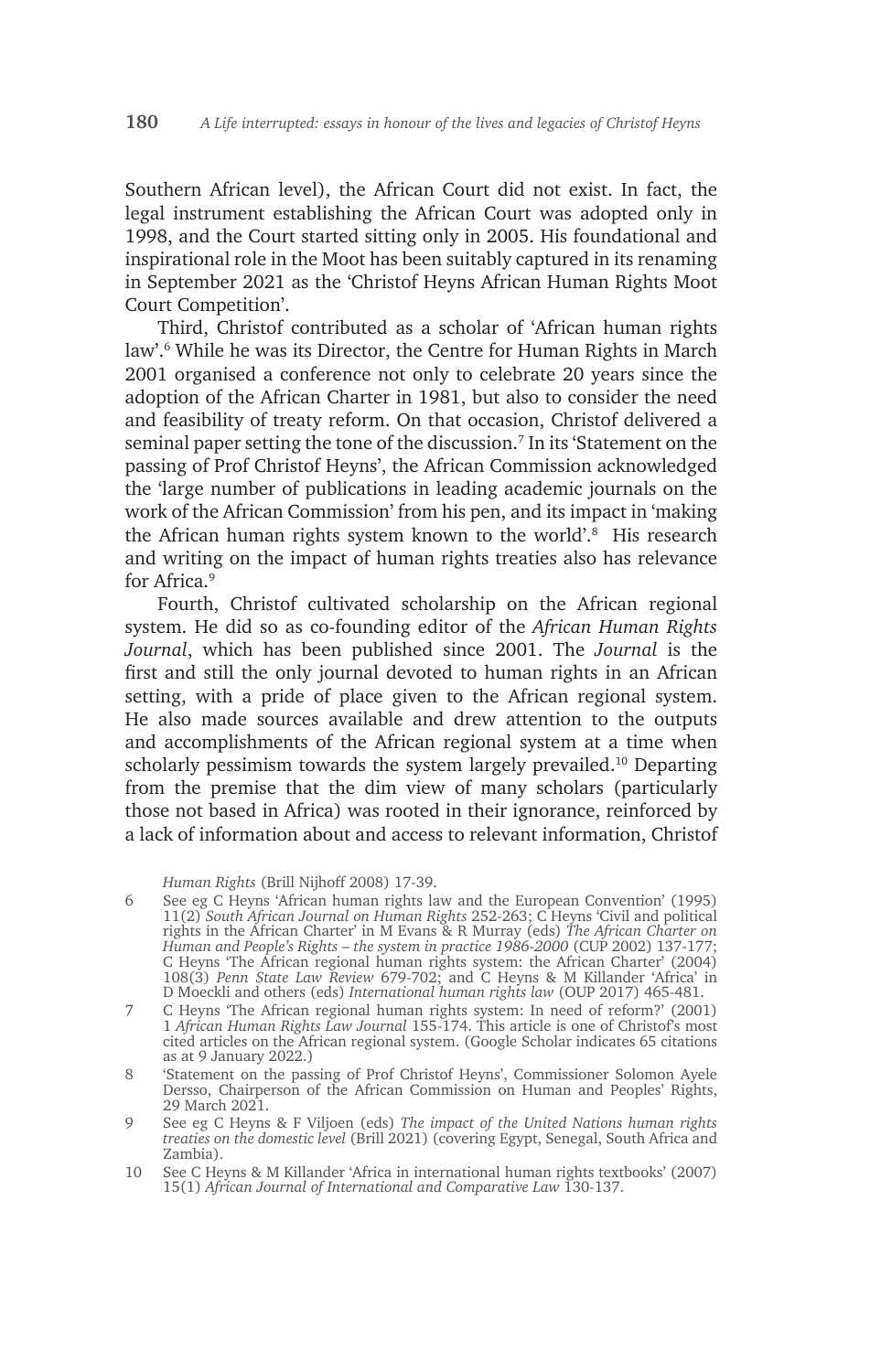embarked on one of his grandest and most influential projects – the compilation, publication and dissemination of documents relevant to the African regional human rights system.11 It was a matter of serious concern to Christof that the African regional human rights system was not only neglected but often misrepresented in global human rights scholarship. This concern inspired him to introduce more readers and scholars to the African system. At a time when the internet was not yet widely accessible, when the African regional human rights system was largely unknown, and when the Commission's work remained hidden and did not travel well beyond its Secretariat in Banjul, The Gambia, he collected and published a number of volumes of texts and commentaries. In this way, he breathed life into an almost non-existent field of academic study. The collection *Compendium of key human rights documents of the African Union*, edited by Heyns and Killander (Pretoria University Law Press; various editions), has served – and still serves – as a source of reference to generations of students of African human rights law. It was also his passion to see others publish, and he was involved in the founding of the Pretoria University Law Press (PULP), which became an outlet for publications on 'African human rights', in particular.

Fifth, as human rights professional and expert, Christof was not a distant armchair critic, but a close, hands-on partner. He has served on several occasions as technical adviser on human rights to the African Union (AU) and the African Commission. In particular, Christof served as adviser to the African Commission in developing its influential General Comment 3 on the Right to Life, adopted by the Commission in 2015.12 He also was a member of the Commission's Working Group on Death Penalty, Extra-Judicial, Summary or Arbitrary Killings and Enforced Disappearances in Africa. Christof also took the initiative to establish and maintain close working relationships between the African Commission and the UN human rights system.

11 See C Heyns (ed) *Human rights law in Africa 1996 (vol 1)* (Kluwer Law 1996); C Heyns (ed) *Human rights law in Africa 1997 (vol 2)* (Kluwer Law 1999); C Heyns (ed) *Human rights law in Africa 1998 (vol 3)* (Kluwer Law 2001); C Heyns (ed) *Human rights law in Africa 1999 (vol 4)* (Kluwer Law 2002); C Heyns with M van der Linde (ed) *Human rights law in Africa vol 1* (Martinus Nijhoff 2004); and C Heyns with M van der Linde (ed) *Human rights law in Africa vol 2* (Martinus Nijhoff 2004). See also, for a French version of these, edited with P Tavernier: C Heyns & P Tavernier (eds) *Receuil juridique des droits de l'Homme en Afrique 1996-2000* (Bruylant 2002); C Heyns & P Tavernier (eds) *Receuil juridique des droits de l'Homme en Afrique 2000-2004 (Tome I)* (Bruylant 2005); and C Heyns & P Tavernier (eds) *Receuil juridique des droits de l'Homme en Afrique 2000-2004 (Tome II)* (Bruylant 2005). See also C Heyns & K Stefiszyn (eds) *Human rights, peace and justice in Africa: a reader* (PULP 2006).

12 See the 'Preface' to the African Commission's General Comment 3: 'The African Commission is very grateful for the valuable contributions from members of the Working Group and experts to the text, in particular from Professor Christof Heyns'.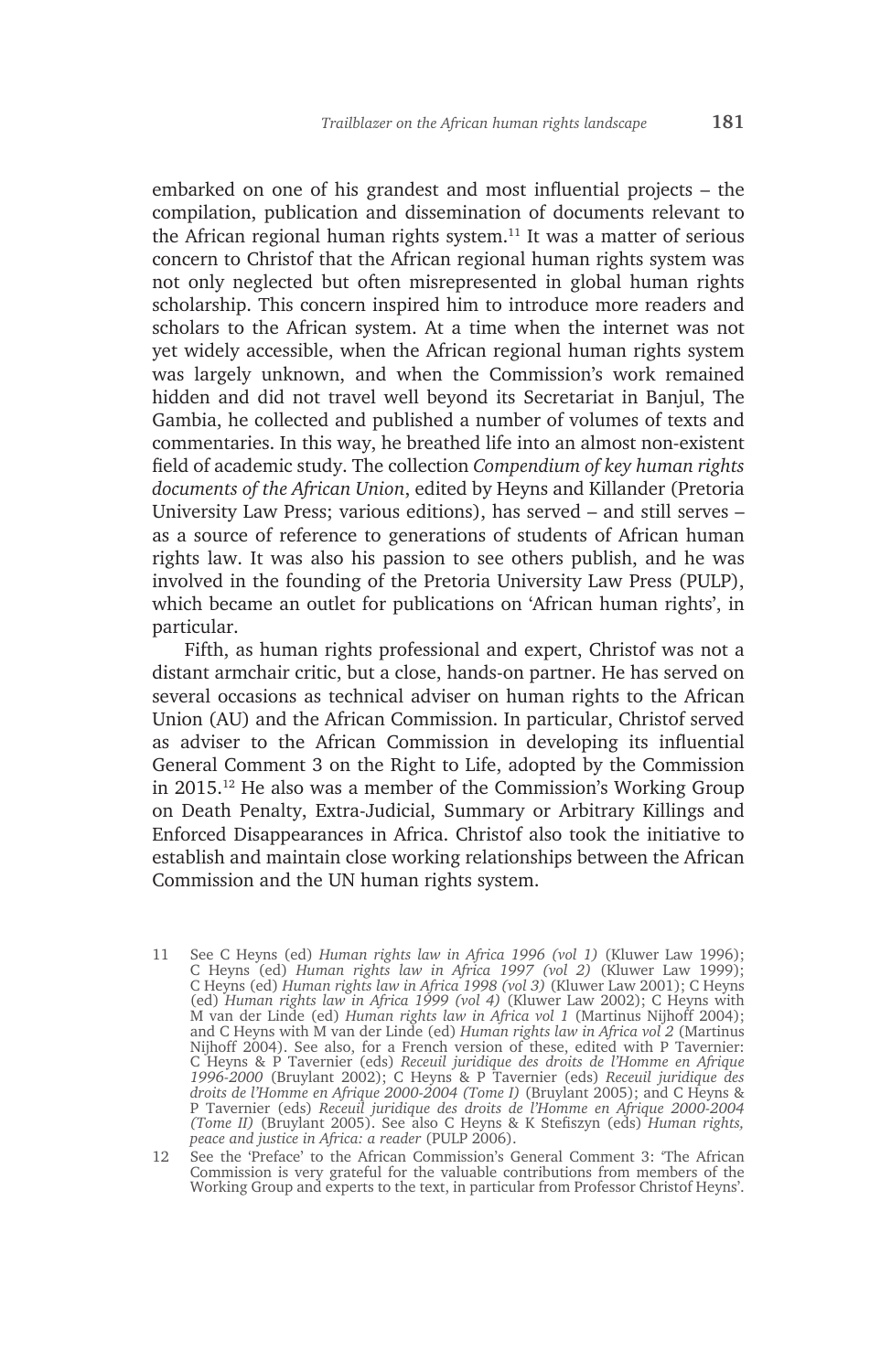# **Derogations and states of emergency**

Christof's interests in advancing the regional human rights system, on the one hand, and his passionate concern for the right to life and 'freedom from violence',13 on the other, converge in a topic that has received attention since the adoption of the African Charter, namely, the possibility of derogating from human rights during periods of war, public emergency, other forms of turmoil, and political instability. Under circumstances of struggle for the very 'life' of the nation, $14$  the lives of people ('civilians', in situations of armed conflict) within the national polity are at elevated risk. With national institutions under physical and psychological threat, the role of international (including regional) scrutiny or supervision becomes more pronounced. However, the assumption that the 'detached international judge' would necessarily be better suited to provide a robust but fair assessment is to some extent refuted by past practice.15

The position of the African regional human rights system on this issue has been a subject of considerable debate and discussion, mainly because the African Charter contains no derogation clause. The drafting process does not shed much light on the reasons for this 'omission'. An elaborate suspension clause, almost a word-for-word copy of the corresponding provision in the American Convention, $16$  was included in the initial (Mbaye) draft.<sup>17</sup> However, this was not taken up in any further drafts – and the final version – of the African Charter. The lack of an extensive recorded drafting history makes it difficult to get into the minds of the drafters, but the sketchy details indicate that the drafters were not oblivious to contemporaneous comparative models.

In the 2001 conference organised by the Centre for Human Rights, Christof identified this omission as one of the problematic aspects of the African Charter.<sup>18</sup> Thus, he entered a deliberative space that has seen the emergence of four broad approaches to the implications of this omission. The first three approaches depend on and derive from the Commission's interpretation of the Charter. In the first, no derogation or suspension of rights is allowed. In the second approach, derogation is allowed as a *species* of limitation, and its validity is assessed against the same yardstick as 'ordinary limitations'. In the third, derogation

14 Art 15(1) European Convention.

16 Art 27 American Convention on Human Rights.

<sup>13</sup> See various chapters in this volume.

<sup>15</sup> See, for example, F Ní Aoláin 'The emergence of diversity: differences in human rights jurisprudence' (1995) 19 *Fordham International Law Journal* 101.

<sup>17</sup> One of the sources through which this draft was given much exposure is *Human rights law in Africa* 1999 (n 11) 65-77.

<sup>18</sup> Heyns (n 7).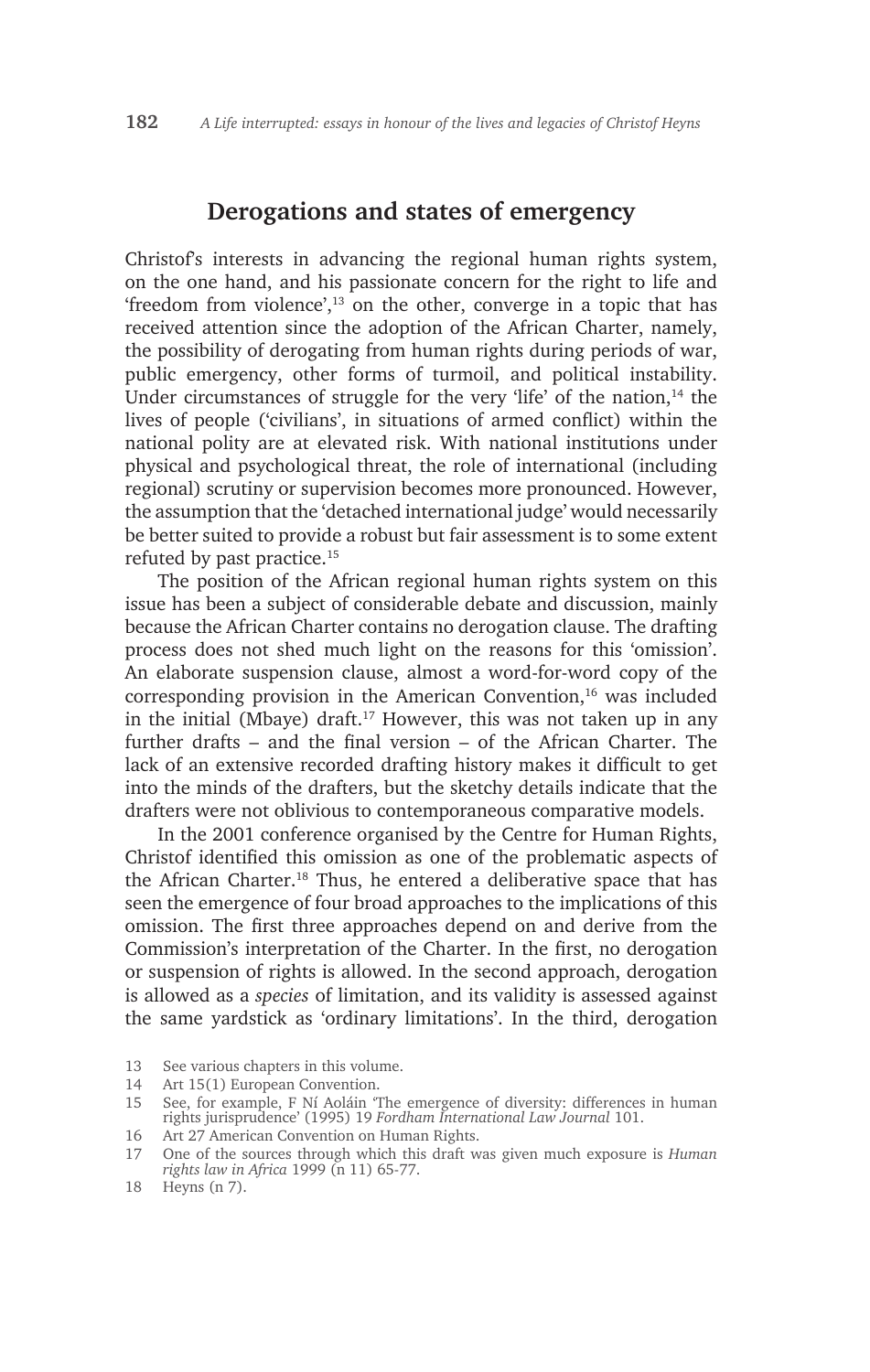is allowed, not based on the Charter but on general principles of international law (as mandated by the Charter).<sup>19</sup> The fourth approach takes the solution out of the Commission's hands, by trusting state parties to amend the Charter, so as to provide an unequivocal textual basis for derogation.

#### *No derogation, ever*

In terms of the first approach, the absence of a derogation clause is interpreted to mean that derogation is not allowed under any circumstances whatsoever, even during publicly declared or 'genuine' states of emergency. To Christof, such a wholesale impossibility of derogation would be 'unfortunate', since such a stance would mean that, in real emergencies, 'the Charter will be ignored and will not exercise a restraining influence'.20 Ever the realist, he saw the following dilemma arising for states: 'States facing real emergencies could in practice be expected to ignore the Charter rather than succumb to the emergency, if those are the only two options available.'21 Ouguergouz also finds this an 'extreme interpretation' that would be 'hard to defend'.22

Obviously, an omission or silence in any legal document can be interpreted with one of two legal maxims in mind: 'everything which is not (explicitly) prohibited is (by implication) allowed', or 'everything which is not (explicitly) allowed is (by implication) prohibited'. What would be the best approach to take in this particular instance? From the state party's point of view, it should be allowed to act within the scope of its sovereignty (that is, retain the discretionary competence to derogate when required) unless doing so would breach a contradictory obligation. From the rights-holder's perspective, what weighs heaviest is to have in place the most extensive level of rights protection. From the Commission's vantage point, the interpretation should ideally be guided by what fits best into the exercise of its general powers. Understood in this way, all three perspectives call for the application of the maxim 'everything which is not prohibited is allowed', since reading into the Charter a derogation clause would be compatible with maximising state sovereignty; it would enlarge the Charter's protective scope to the benefit of victims; and it would be in line with the Commission's general protective mandate.

<sup>19</sup> Art 61 African Charter (The Commission 'shall … take into consideration, as subsidiary measures to determine the principles of law' … 'general principles of law recognised by African states').

<sup>20</sup> Heyns (n 7) 162.

<sup>21</sup> As above.

<sup>22</sup> F Ouguergouz *The African Charter on Human and Peoples' Rights: a comprehensive agenda for human dignity and sustainable development in Africa* (Martinus Nijhoff 2003) 425.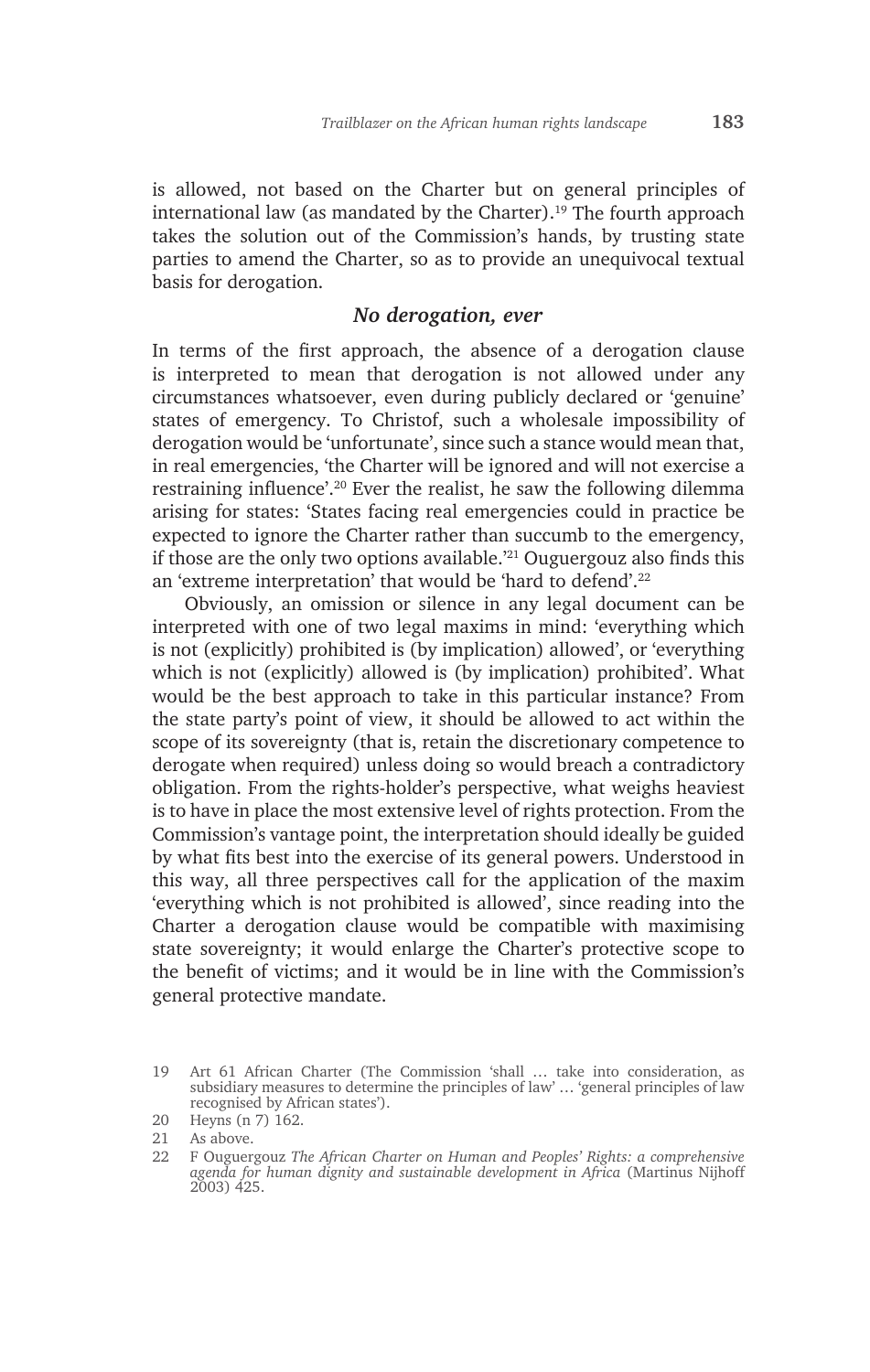These viewpoints notwithstanding, the Commission adopted the position that no derogations are allowed. Full-stop. Commentators point to *Commission Nationale des Droits de l'Homme et des Libertés v Chad* as the clearest expression of the Commission's position on this matter.23 It is undeniable that the Commission concluded that 'even a civil war cannot be used as an excuse' for violating Charter rights *because* the Charter 'does not allow for state parties to derogate from their treaty obligations during emergency situations'.24 However, the precedentsetting nature of this decision for the question under consideration may be questioned. In this particular case, the government provided no 'substantive response' other than a 'banket denial of responsibility'.25 The matter was therefore not fully ventilated before the Commission either as far as the law or the facts are concerned. The 'emergency situation' to which the Commission refers was not a formally-declared state of emergency, and the state made no attempt to argue that some basis for the derogation of rights existed. It should also be taken into account that this was one of the Commission's earliest decisions. $26$ coming at a time when its style of reasoning was decidedly terse and not fully substantiated. Also, the Commission's actual finding on the merits is a violation of 'serious and massive violations of human rights', which under article 58 of the Charter requires referral to the Assembly of Heads of State and Government, the supreme political body within the Organisation of African Unity (OAU, now the AU). This element reinforces the impression that the decision does not contemplate answering a vexing legal question, but should rather be understood as an appeal to the political forum of African states, of which Chad forms a part, in response to a deeply troubling and unacceptable political situation.

The next Commission decision usually referred to is *Media Rights Agenda v Nigeria*. <sup>27</sup> In this finding, the Commission again notes that the Charter 'does not contain a derogation clause', and then concludes that 'limitations' on Charter rights 'cannot be justified by emergencies or special circumstances'.28 As in the first case, the government in this instance did not make representations, although a visit by the Commission was allowed to be undertaken to Nigeria. The violations

- 24 *Chad Massive Violations* case (n 23) para 21.
- 25 *Chad Mass Violations* case (n 23) para 24.
- 26 It was contained in the Commission's 9th Annual Activity Report, and was taken in October 1995.
- 27 (2000) AHRLR 200 (ACHPR 1998) (*Media Rights Agenda* case). See also *Constitutional Rights Project and Others v Nigeria* (2000) AHRLR 227 (ACHPR 1999).
- 28 *Media Rights Agenda* case (n 27) para 67.

<sup>23</sup> (2000) AHRLR 66 (ACHPR 1995) (*Chad Massive Violations* case). See eg Heyns (n 1) 161; Ouguergouz (n 21) 425-426; and F Viljoen *International human rights law in Africa* (OUP 2012) 333.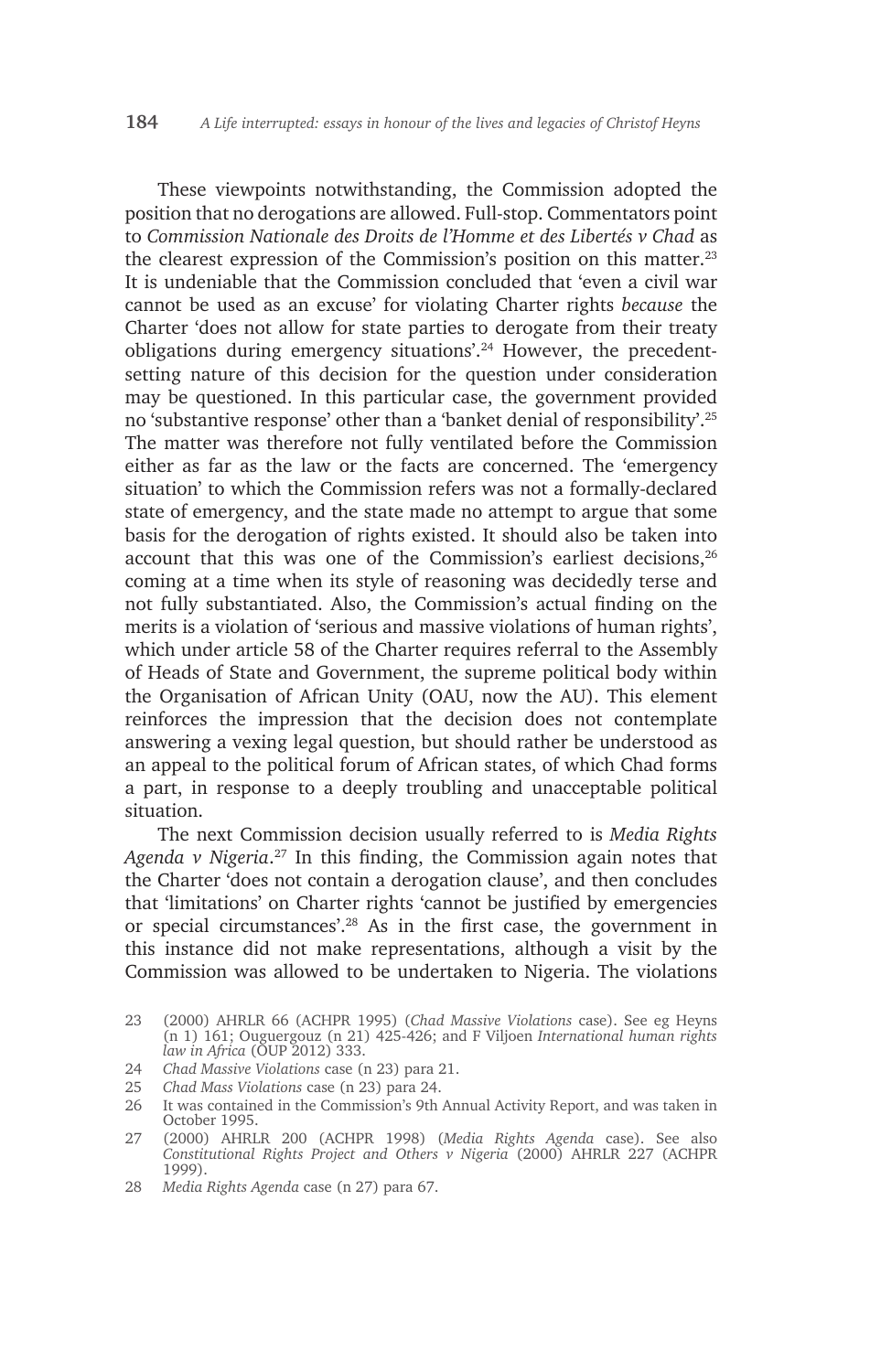occurred during the military government of Sani Abacha, following a military take-over. The Abacha government issued a series of decrees, including one suspending the Constitution,<sup>29</sup> and one dissolving political parties.30 As in the earlier *Chad Massive Violations* case, the circumstances are so dire and the violations so flagrant that any argument by the newly established government justifying its actions as 'preserving the life of the nation' would have been entirely preposterous.

It is against this background that the Commission's approach starts to make more sense. To some extent, the Commission's lack of nuance and occasional over-stating legal requirements,<sup>31</sup> reflects a 'jurisprudence of exasperation', rather than careful analysis with a view to setting legal precedents.32 In the forefront of its mind was the need to signal to African states, at a political level, that they cannot trample Charter rights by justifying their actions with reference to civil war, insecurity or popular dissent. It should be taken into account that the Commission does not only adjudicate 'communications', but also plays an important role to guide states in the performing their obligations under the Charter. In 2007, responding to the killing of at least 129 Guineans by government security forces cracking down on a nationwide strike protesting corruption and 'bad governance' in Guinea,<sup>33</sup> the Commission, in the name of its Chairperson, issued an 'appeal' in which it recalled that 'unlike other international human rights treaties, the African Charter does not allow for states to derogate' from Charter rights, and reiterated that the Charter provisions must be 'observed even during emergency situations'.34

The strongest argument for retaining the status quo as set out by the Commission (not allowing for derogation under any circumstances), is probably based on political expediency. In a context of grave political instability, which characterises many Africa countries, the risk of baseless reliance on derogation leading to abuse looms large. This

<sup>29</sup> Constitution(Suspension and Modification) Decree 107 of 1993.

<sup>30</sup> Political Parties (Dissolution) Decree 114 of 1993.<br>31 See eg Media Rights Agenda case (n 27) para 69. w

<sup>31</sup> See eg *Media Rights Agenda* case (n 27) para 69, where the Commission states that limitations have to be 'strictly proportionate with and *absolutely* necessary for the advantages to be obtained' (emphasis added).

<sup>32</sup> See K O'Regan 'A forum for reason: Reflections on the role and work of the Constitutional Court' (2011) Helen Suzman Memorial Lecture, Johannesburg, South Africa 39 (explaining that a jurisprudence of exasperation is the 'tendency to reach decisions or make statements that are an expression of judges' exasperation with the state of affairs in the country, rather than on the basis of 'carefully thought out arguments based on the law's possibilities and limits).

<sup>33</sup> Human Rights Watch, 'Dying for change: brutality and repression by Guinean security forces in response to a nationwide strike', 24 April 2007, https://www.hrw. org/report/2007/04/24/dying-change/brutality-and-repression-guinean-securityforces-response-nationwide (accessed 9 January 2022).

<sup>34</sup> Appeal: The African Commission on Human and Peoples' Rights Concerned about the Situation in the Republic of Guinea, Salamata Sawadogo, Chairperson, ACHPR, Banjul, 16 February 2007.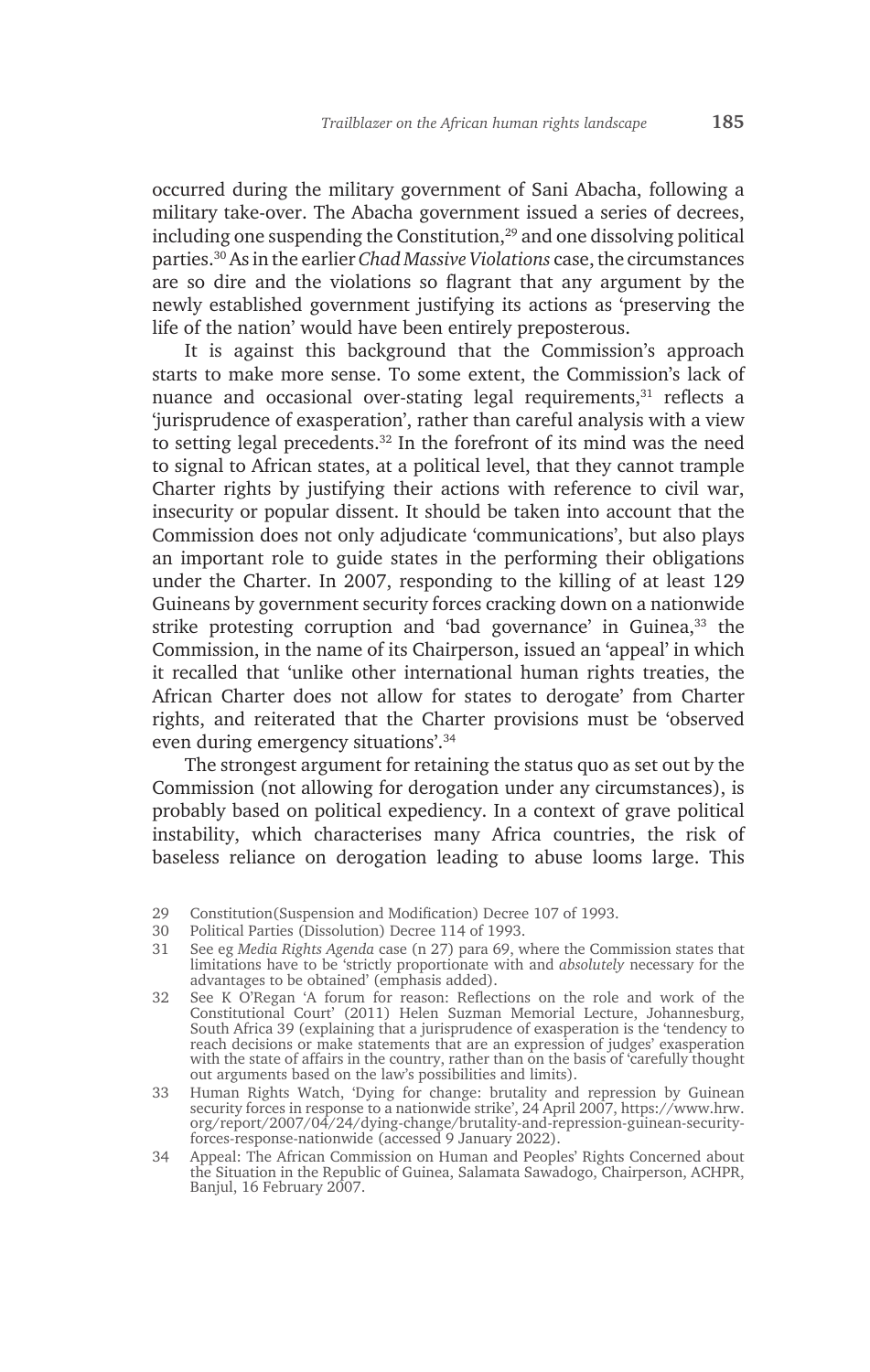absolute choice may however have the effect of encouraging these important issues to be dealt with 'extra-legally', thereby removing these questions from independent supervision. This 'all-or-nothing' approach may be presented as 'evidence of the steely resolve of the Commission not to allow deviations from human rights standards under any circumstances', Christof warned, but in truth it debases human rights by removing an important layer of scrutiny.35 Another argument in support of this approach is that it is consistent with and gives impetus to an 'international trend of expanding non-derogable rights'.36 However, this is a very optimistic view of the expanding floor of what constitutes nonderogable rights, for which there is inadequate support in state practice.

### *Derogation as limitation*

A second approach is that, although it is not explicitly provided for, 'derogation' is possible as part of the 'limitation' of rights under the Charter. This approach is based on the underlying understanding that limitation and derogation both are forms of 'restriction' of rights, in the broadest sense. In this context, 'limitation' and 'derogation' have legally defined meanings, but the word 'restriction' is used in its ordinary language sense, that of: setting an 'official limit', or controlling something so that it does not exceed a particular level or that it is kept within specified bounds.<sup>37</sup>

From this point of view, 'derogation' and 'limitation' are located on a continuum according to the degree and modality of 'restriction'. The Human Rights Committee, in its 2020 Statement in the context of the COVID-19 pandemic, implicitly supports the view of the overlapping nature of 'derogation' and 'limitation' when it advises state parties not to *derogate* from ICCPR rights 'when they are able to attain their public health or other public policy objectives' by '*restricting*' rights by introducing 'reasonable *limitations*' on certain rights.38

In *Media Rights Agenda*, the Commission seems to adopt this approach, although it does not do so very deliberately and with accompanying substantiation or explanation. In its decision, the Commission immediately moves from stating that the Charter does not contain a 'derogation clause' to the following: 'Therefore *limitations* on the rights and freedoms enshrined in the Charter cannot be justified

<sup>35</sup> Heyns (n 7) 161-162.

<sup>36</sup> AJ Ali 'Derogation from constitutional rights and its implication under the African Charter on Human and Peoples' Rights' (2013) 17(1) *Law, Democracy & Development* 78-110.

<sup>37</sup> See definition of 'restriction' in the Cambridge and Collins English Dictionaries.

<sup>38</sup> Human Rights Committee, Statement on derogations from the Covenant in connection with the COVID-19 pandemic, CCPR/C/128/2, 30 April 2020, para 2(c) (emphasis added).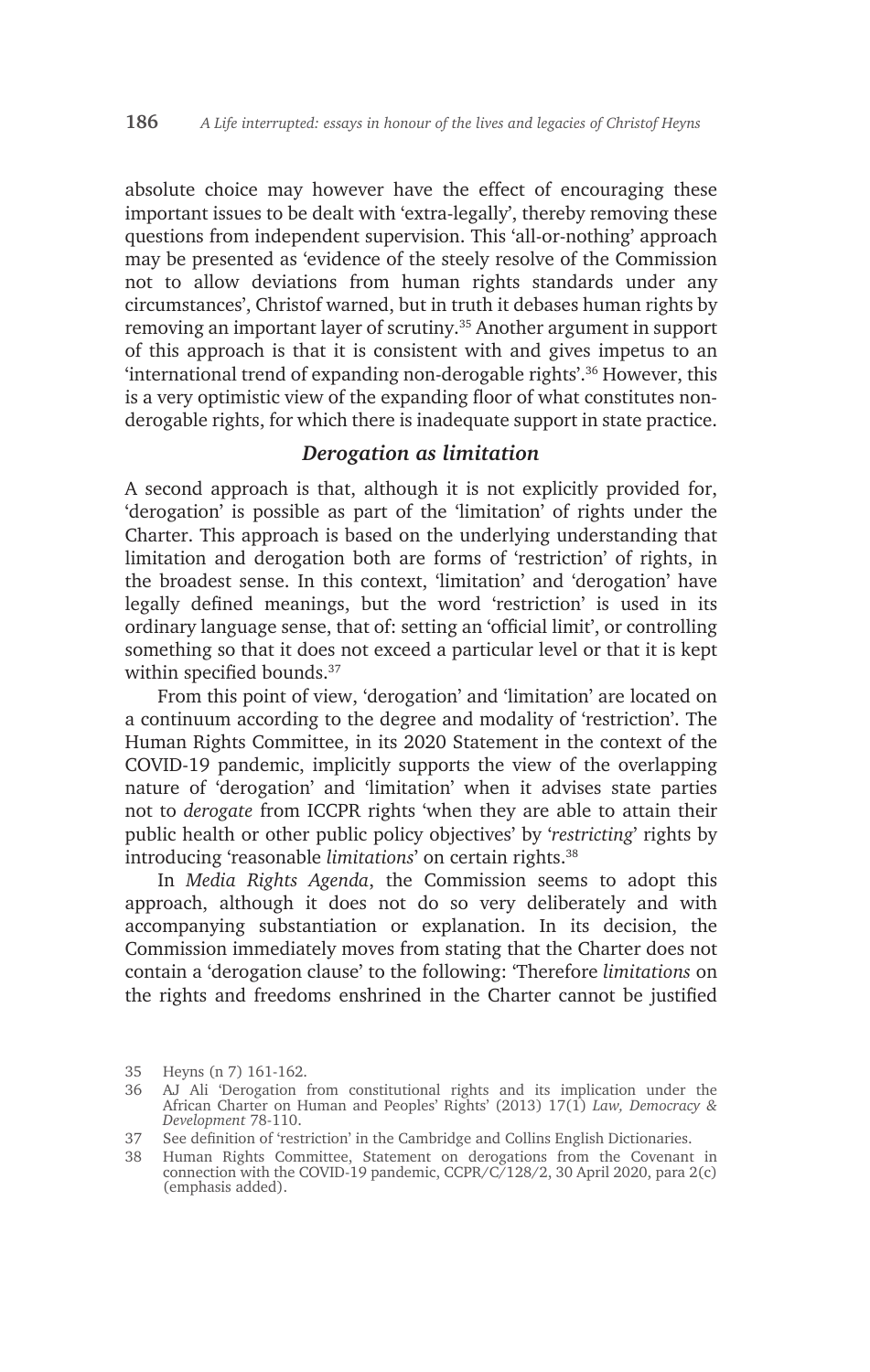by *emergencies* or special circumstances.'39 Probably, the Commission would have been clearer if it stated that 'restrictions' (understood as covering both 'derogations' and 'limitations') cannot be justified by emergencies. Be that as it may, what is clear is that the Commission devises a single test to assess the justification of both limitations and derogations of rights. According to this test, which is based on article 27(2) of the Charter, to pass Charter muster the measures taken must be 'strictly proportionate with an absolutely necessary for the advantaged for which are to be obtained'.40

To Sermet, the Commission hereby introduced derogation as 'a sub-clause implied by the general clause on the restriction of human rights',41 which can only be justified if it conforms with the principles of necessity and proportionality. To him, this approach is 'logical and legally sound'.42

Not all commentators agree. The argument against this approach is that the conflation of 'derogation' and 'limitation' fails to take account of the distinct differences between them.

In Ouguergouz's view, the Commission is wrong for trying to make the limitation clause play the role of a derogation clause.<sup>43</sup> For him, the differences between limitation and derogation are too fundamental, with each of these clauses playing a 'highly specific role':<sup>44</sup> 'imposing the role of a derogation clause' on limitation clauses 'in certain circumstances is to misunderstand their purpose'.45

It is undeniable that derogation and limitation were devised for different circumstances. Derogation releases the state from the obligation to observe a particular right, for a particular period, thus 'placing the right in abeyance'.46 Limitation entails justifiably encroaching on individual rights in the normal application of the law, based on the principles of necessity and proportionality. The major differences lie in the elements of inviolability and temporality.47 While limitations are applicable equally to all rights, derogations are not allowed in respect of certain categories of 'non-derogable' rights. While limitations are routinised, derogations have a particular temporal validity.

<sup>39</sup> *Media Rights Agenda* case (n 27) para 67 (emphasis added).

<sup>40</sup> *Media Rights Agenda* case (n 27) para 69.

<sup>41</sup> L Sermet 'The absence of a derogation clause from the African Charter on Human and Peoples' Rights: a critical discussion' (2007) 7 *African Human Rights Law Journal* 142 at 152.

<sup>42</sup> As above.

<sup>43</sup> Ouguergouz (n 22) 434 (n 1529).

<sup>44</sup> Ouguergouz (n 22) 437.

<sup>45</sup> Ouguergouz (n 22) 434.

<sup>46</sup> TR Hickman 'Between human rights and the rule of law: indefinite detention and the derogation model of constitutionalism' (2005) 68 *Modern Law Review* 655 at 658.

<sup>47</sup> Sermet (n 41) 153.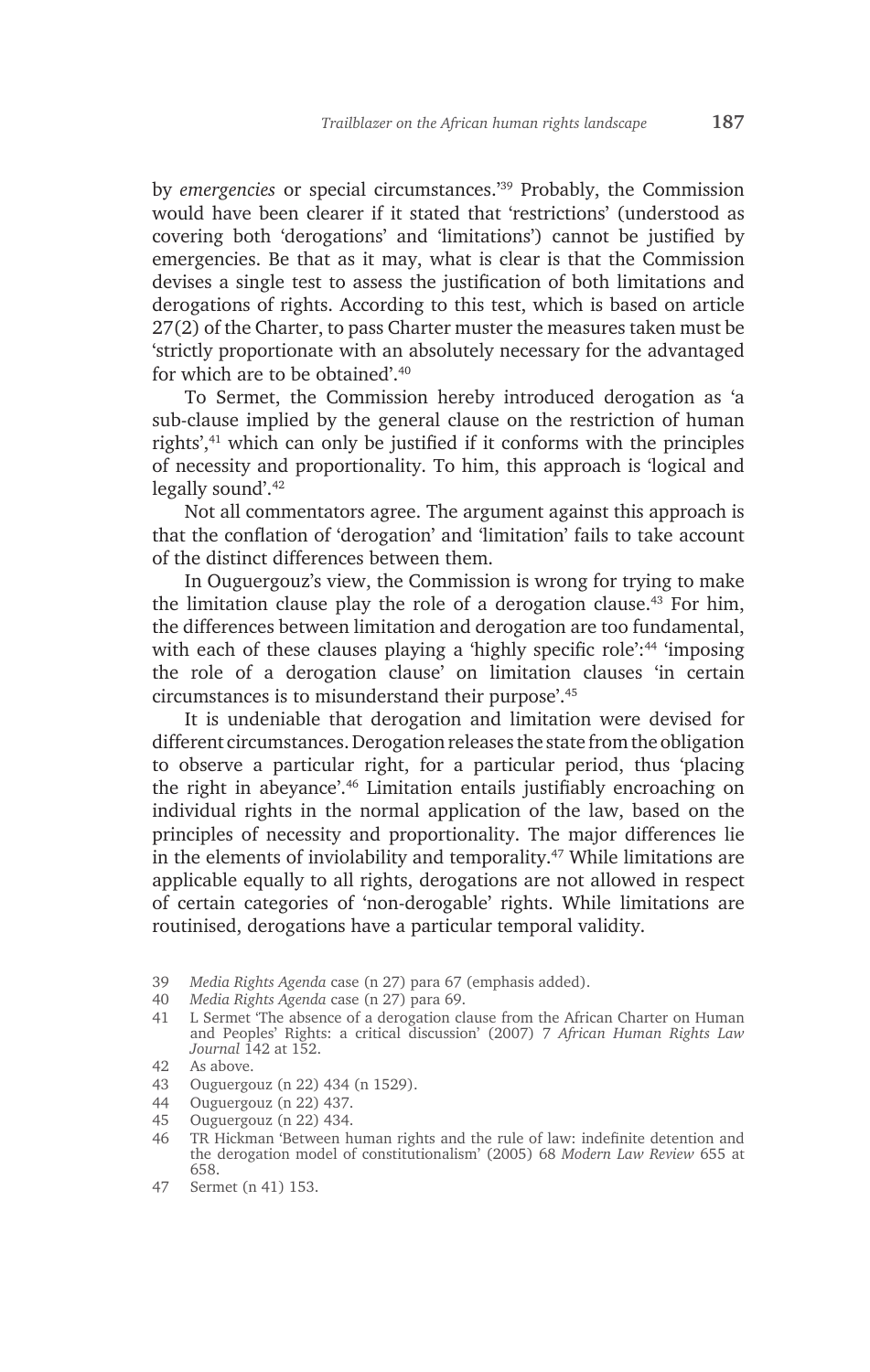The drafting history of the 1950 European Convention is of interest here. Up to a late stage of the deliberations, only 'limitations' were provided for. Having accepted that rights may be limited with reference to specific grounds (including public order), the inclusion of derogation clause seemed superfluous. However, it appears that delegates were swayed by the argument that extraordinary cases may arise that would not fall within the scope of the grounds justifying limitation. It would appear that the derogation saw the light of day not as an additional layer of protection of the individual, but as a way of appeasing states, in fact, to leave them more elbowroom.<sup>48</sup>

#### *Derogation based on general principles of international law*

A third approach is that the treaty-silence implies that derogation may be allowed – not based on the Charter but on general principles of international law. Here, the premise is that derogation should be permitted, but only if an applicable principle of international law allows it. One such possibility is the principle that no one could be required to perform a duty when it is impossible to do so ('impossibility of performance'). Article 61(1) of the Vienna Convention on the Law of Treaties (VCLT) allows for impossibility as a result of the 'permanent disappearance or destruction of an object indispensable for the execution of the treaty'. Ouguergouz shows convincingly that the 'object' here refers to a 'physical object', such as the drying up of a river,<sup>49</sup> and not, for example, to fluctuating political turmoil. Kombo asks whether the related theory of 'force majeur' could justify derogation. Analysing one of the African Court's judgments (*APDF and IHRDA v Mali*), she criticises the Court's superficial engagement with the vexing issue of the derogation from rights.50 She concludes that the *force majeur* justification can only succeed if the limitation clauses in the Charter could be used to assess such situations. If the no-derogation position holds sway in the Commission's practice, *force majeur* would not be able to justify derogation.<sup>51</sup>

Another possibility basis under international law is a 'fundamental change of circumstances'.52 Different to the 'impossibility of performance', no material impossibility is required. However, even if this avenue may look more promising as a basis to justify derogation,

<sup>48</sup> See Ouguergouz (n 22) 435-436.

<sup>49</sup> Ouguerzouz (n 22) 445.

<sup>50</sup> BK Kombo 'Silence that speaks volumes: the significance of the African Court's decision in *APDF and IHRDA v Mali* for women's human rights on the continent' (2019) 3 *African Human Rights Yearbook* 389.

<sup>51</sup> Kombo (n 50) 401.

<sup>52</sup> See Ouguergouz (n 22) 447-468. See also art 62 VCLT.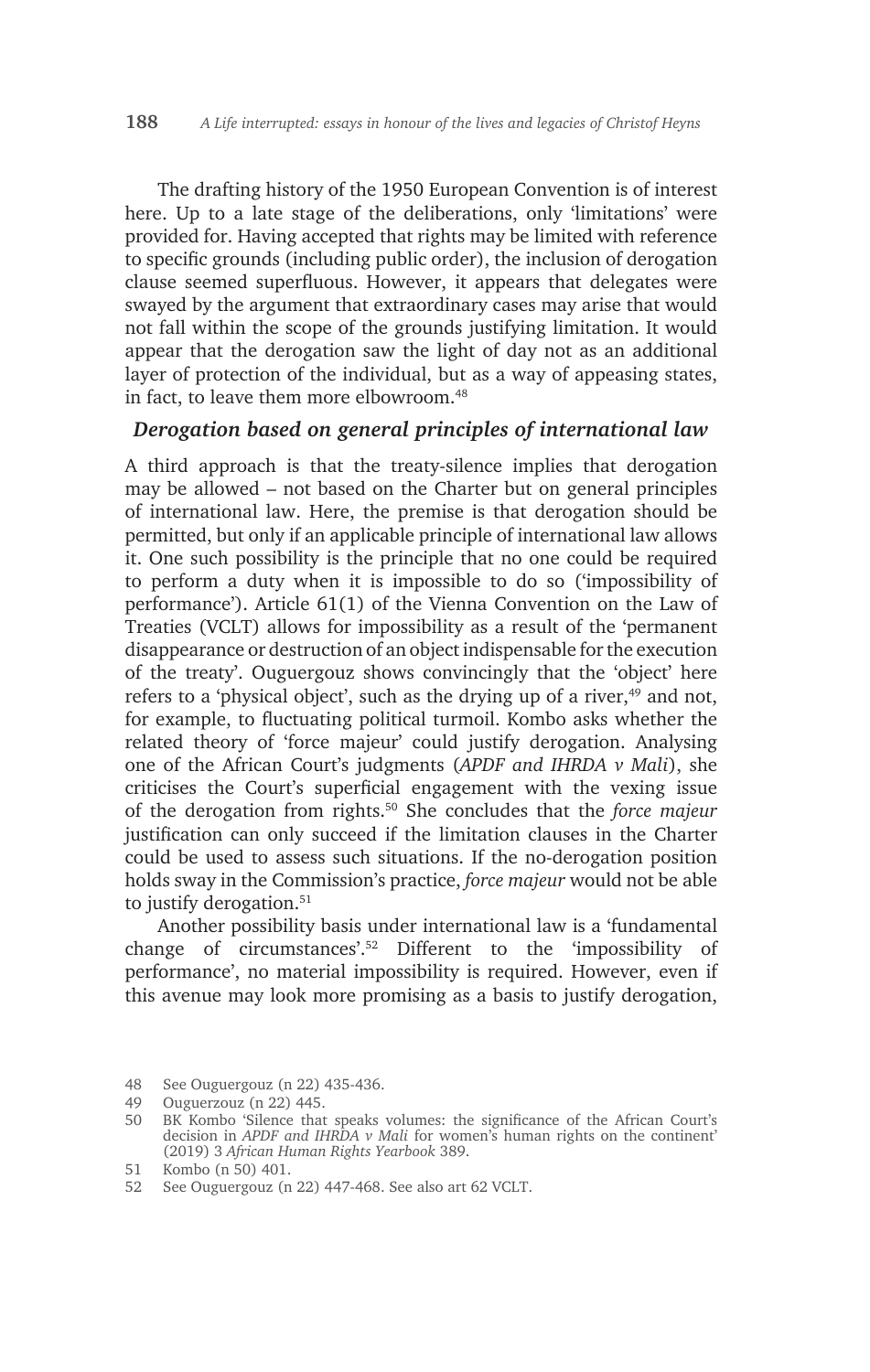the criteria are numerous and onerous, and largely correspond with the requirements for derogation under other treaties.53

#### *Amending the Charter by adding a derogation clause*

A final approach is the introduction into the Charter of a derogation clause through a formal process of legal reform (rather than 'quasijudicial law-making'). The main problem with this proposal lies in the realm of strategy and tactics. Revision of the Charter requires a simple majority of state parties for the approval of amendments, and subsequently approval of the amendments by each state through its own domestic constitutional procedure.54 This inevitably opens a door to political deliberations, which may have unpredictable consequences potentially detrimental to the African human rights project.

Twenty years ago, Christof sketched two opposing views on Charter reform. The one is that it should be avoided, because of the dangers it holds;<sup>55</sup> because the Commission's creative and progressive interpretation of the Charter shows that the defects can be remedied through interpretation; and because the 'overwhelming' support that the Charter enjoys may be whittled down.<sup>56</sup> The other view is that reform should be undertaken, so as to improve the 'impact and effectiveness of the system'.57 To ensure predictability and certainty, the Commission's interpretive gains should ideally be formalised and anchored into treaty provisions. To 'retain its integrity', the Charter should 'say what it means';58 this form of clarity would then make it easier to popularise the Charter.

When Christof wrote, he emphasised that wide acceptance of 'the idea of human rights' meant that 'more substantial support for significant reforms' could be counted on 'than is traditionally expected'.59 Regrettably, 20 years later, it is difficult to argue that we live in an 'age of rights' or that human rights still is the 'idea of our time'. Domestic politics are seeped in populist demagoguery, and multilateralism is under constant threat of being eroded. Within Africa,

<sup>53</sup> The coexistent obligations of states that are party to both the ICCPR and the African Charter is obviously a topic that needs to be explored in greater depth that can be done in this contribution.

<sup>54</sup> Art 68 African Charter.

<sup>55</sup> Heyns (n 7) 157: 'To now tamper with the system may create confusion, and provide an opportunity for some of the 'fish' that have already been caught to escape'.

<sup>56</sup> At the time, the Charter had been ratified by all AU member states; in 2022, only Morocco is outside the fray.

<sup>57</sup> Heyns (n 7) 157.

<sup>58</sup> Heyns (n 7) 158.

<sup>59</sup> Heyns (n 7) 173-174.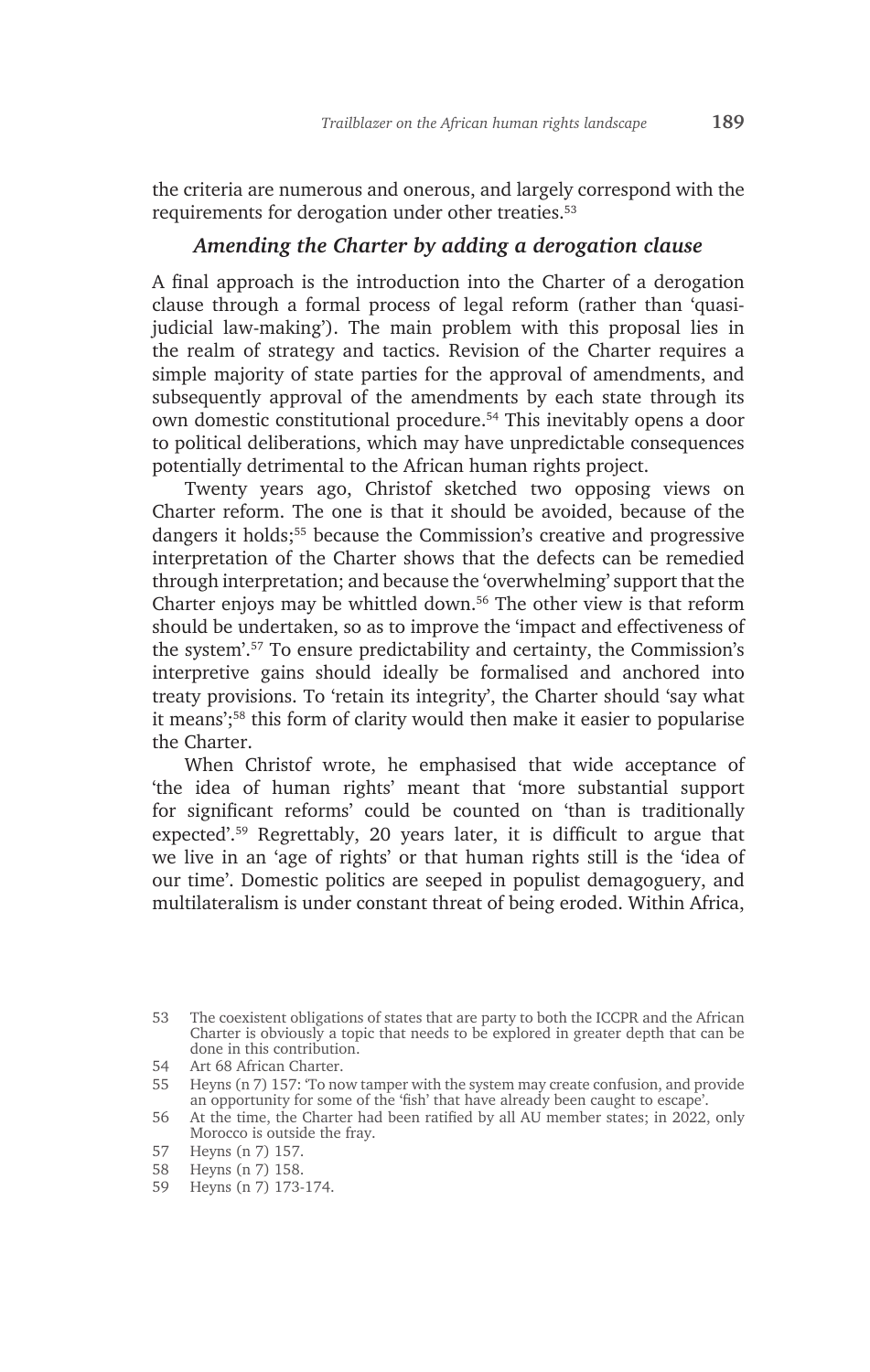we have witnessed a slide back to illiberal democracies,<sup>60</sup> and recurrent unconstitutional changes of government.<sup>61</sup>

As in 2001, this is a time of AU reform. Institutional reform has been a dominant feature of AU debates and discussions for the last few years. Systemic AU reform received an impetus when the AU Assembly of Heads of States discussed the 'Kagame report' at a retreat and subsequently in 2017 adopted Decision  $635,62$  which launched a comprehensive process of far-reaching institutional reform of AU organs and institutions. This reform is aimed at improving the ability of AU organs and institutions to deliver efficiently on their mandates. The aim is to leave no AU organs or institution untouched. The organs and institutions to be reviewed as part of these institutional reforms therefore include judicial and quasijudicial organs bodies, of which the African Commission is part. In February 2021, the Assembly requested the AU Commission to finalise the remaining reform priorities for consideration by policy organs in early 2022.63 To this end, the Institutional Reforms Unit, which is tasked with implementing the day-to-day activities to be delivered as part of the ongoing reform process of institutional reform within the AU, has been undertaking study visits to the various AU organs and institutions. Five key transformation challenges to be addressed as part of the review process are identified.<sup>64</sup>

This may not be an optimal time for reforming the African Charter. We are still living in the aftermath of the AU Executive Council's directive to the African Commission to rescind its decision to grant observer status to an African non-governmental organisation, and the Commission's eventual acquiescing to this demand.

<sup>60</sup> By one measure (Freedom House annual reports), the number of African countries rated as 'not free' increased from 14 in 2006 and 2008 to 20 in 2021 (J Campbell & N Quinn "What's happening to democracy in Africa' https://www.cfr.org/article/ whats-happening-democracy-africa (accessed 7 January 2022)).

<sup>61</sup> *Coups d'etat* took place in Sudan (2019), Mali (August 2020 and May 2021), Chad (2021), and Guinea (2021); see P Fabricius 'African coups are making a comeback', 15 October 2021 https://issafrica.org/iss-today/african-coups-are-making-acomeback (accessed 8 January 2021).

<sup>62</sup> Assembly/AU/Dec.635(XXVIII) 28th Ordinary Session of the Assembly of the Union, 30 and 31 January 2017, Addis Ababa.

<sup>63</sup> Assembly/AU/Dec.798(XXXIV) 34th Ordinary Session of the Assembly of the Union, 6 and 7 February 2021, Addis Ababa, Ethiopia.

<sup>64</sup> 'The Imperative to Strengthen our Union: Proposed Recommendations for the Institutional Reform of the African Union' (Annex to Assembly Decision on the Outcome of the Retreat of the Assembly of the African Union on Institutional Reform of the AU). The five areas are: the need for the AU to focus on key priority areas that by nature are continental in scope; operational efficiently and effectively; sustainable financing; institutional realignment for better service delivery; and the need to connect the AU with the African citizenry.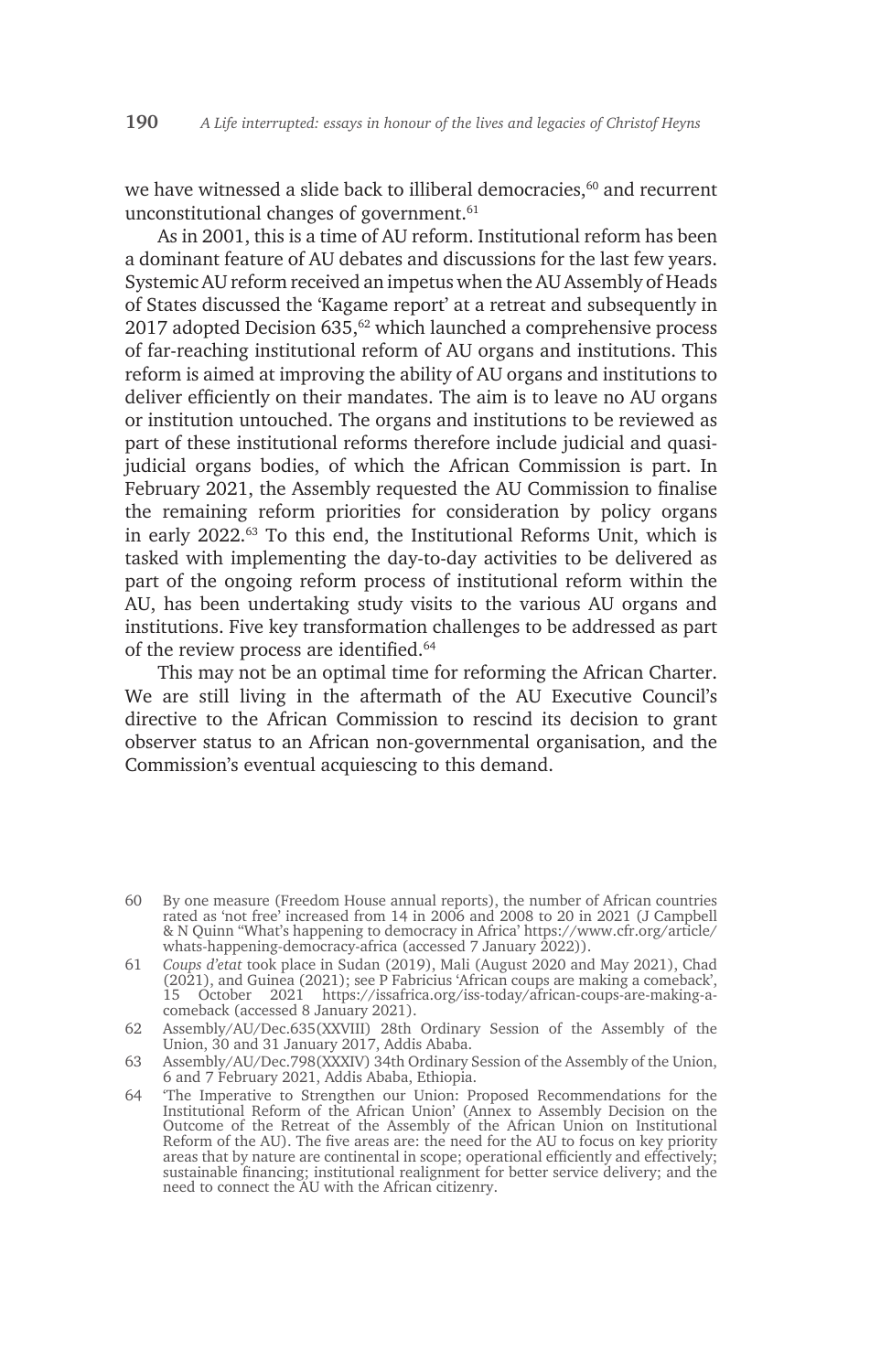### **A comparative view**

One of Christof's many talents was his ability to lift his gaze. Not allowing himself to get tied down by the weight of the immediate, Christof would try to adopt a contextual and holistic view. Even in his study of the 'African regional system', he soon branched out to place it in a comparative regional perspective.<sup>65</sup>

Of the three well-established regional human rights systems, the African is the only without a derogation clause.<sup>66</sup> Adopting a narrow gaze, one may be convinced that this in itself is a problem. However, if one extends the inquiry to the global level, one observes that only one of the UN human rights treaties, the ICCPR, contains a derogation clause. Two of the core UN human rights treaties mention the issue of 'derogation'. The Convention against Torture (CAT) is explicit that no 'exceptional circumstances whatsoever', including 'a state of war or a threat of war', may ever be 'invoked as a justification of torture'.67 In other words, CAT identifies a particular right – the right not to be tortured – as not allowing for derogation, in line with the ICCPR, which has already identified that right as non-derogable.<sup>68</sup> The 1990 International Convention on the Protection of the Rights of All Migrant Workers and Members of their Families (CMW) clarifies that treaty rights cannot be derogated from by way of private contractual agreements.69 The remaining human rights treaties, including ILO Conventions, are silent on derogation. This is equally true for treaties predating the European Convention (such as the 1948 Convention on the Prevention and Punishment of the Crime of Genocide) as for those adopted thereafter (such as the 1953 Convention on the Political Rights of Women and the 1990 Convention on the Rights of the Child).

What explains the discontinuity between the ICCPR and other core UN human rights treaties? Part of the explanation can lie in the extensive scope of the rights in the ICCPR (covering an extensive array of 'civil and political' rights of 'everyone' or 'all persons'), and its wide coverage (as one of the most ratified treaties).<sup>70</sup> In broad terms, the two

- 68 Art 4(2) read with art 7 ICCPR.
- 69 Arts 25(2) & 82 CMW.
- 70 By 31 December 2021, a total of 173 states have become party to the ICCPR

<sup>65</sup> See C Heyns, D Padilla & L Zwaak 'A schematic comparison of regional human rights systems: an update' (2005) 5 *African Human Rights Law Journal* 308-320; C Heyns, D Padilla & L Zwaak 'A schematic comparison of regional human rights systems: an update' (2006) 3 *Sur-International Journal of Human Rights* 160-169; and Heyns & Killander (n 1).

<sup>66</sup> 1951 European Convention on Human Rights, art 15 1969 American Convention, art 27; see also the 2004 Arab Charter on Human Rights, art 4 (mirroring the ICCPR).

<sup>67</sup> Art 2(2) CAT.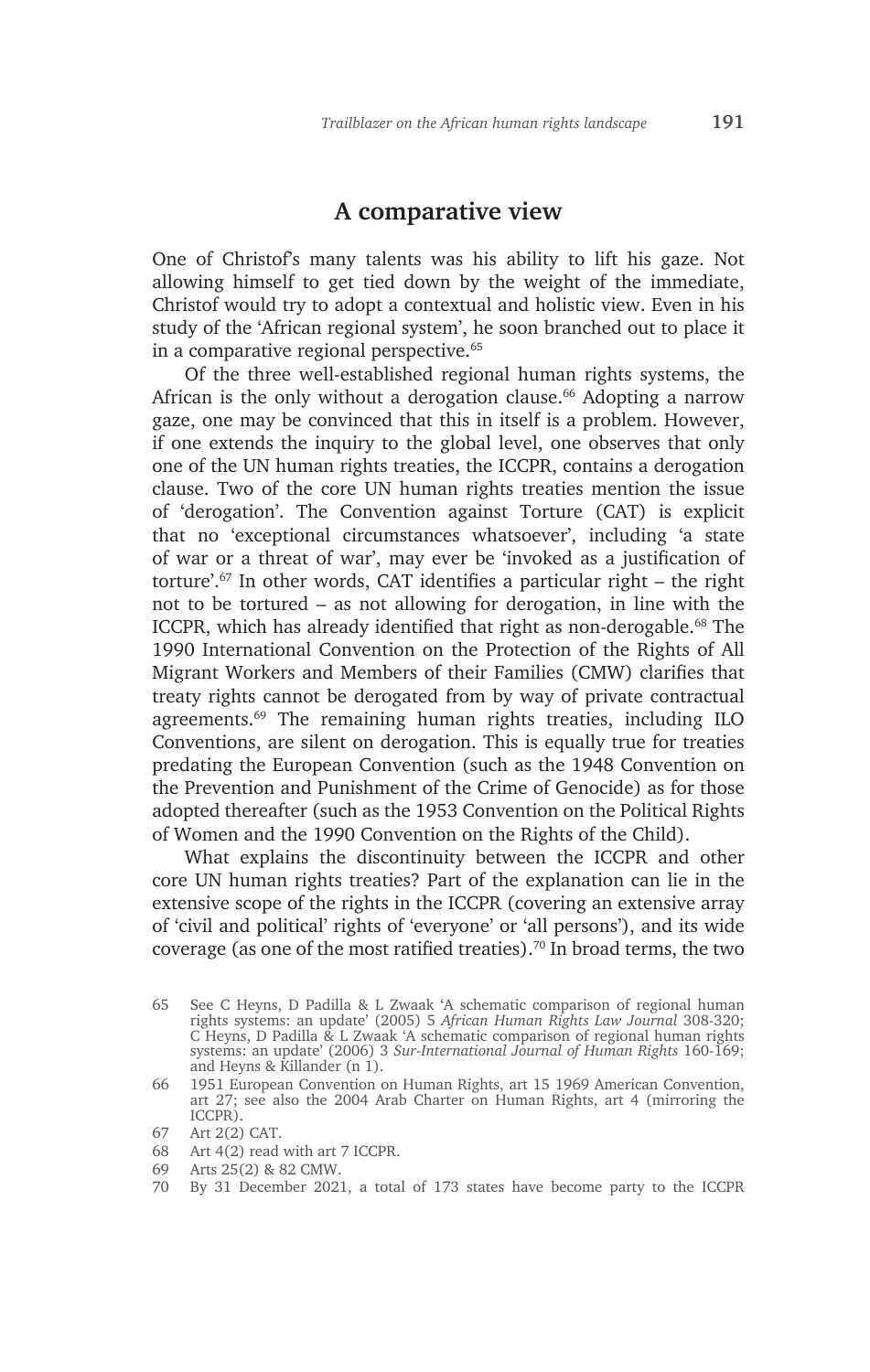regional treaties share these features. In other words, the rights enjoyed by specific categories of persons ('women' (under CEDAW), 'children' (under CRC), 'persons with disabilities' (under CRPD) etc) need not be derogated from in relations to the specific category at stake, because they will all already be covered or 'subsumed' under any general (population-wide) derogation. Given its adoption contemporaneous with the ICCPR, the omission of a similar provision from International Covenant on Economic, Social and Cultural Rights (ICESCR) calls for an explanation. It has been suggested that the very nature of socioeconomic rights, in so far as they relate to the minimum core content of health, nutrition, housing, and food,<sup>71</sup> makes the notion of derogation unsuited to this Covenant. It has also been suggested that the notion of derogation does not sit well with 'programmatic' rights, as the ICESCR was, initially at least, conceived.

The notion that derogation under a more expansive treaty makes derogation under a more specific treaties unnecessary or redundant is dispelled by the Council of Europe treaties. The European Social Charter, for example, both in its original  $(1961)$ ,<sup>72</sup> and revised  $(1996)$ iterations, allows for derogation during 'war' or 'public emergency',73 alongside general limitations 'prescribed by law' that are 'necessary in a democratic society for the protection of the rights and freedoms of others or for the protection of public interest, national security, public health, or morals<sup>'74</sup> The 1977 European Convention on the Legal Status of Migrant Workers allows a state party to 'temporarily derogate' from its obligation to allow family reunification, based on 'receiving

- 72 Part V Article 30 Derogations in time of war or public emergency 1 In time of war or other public emergency threatening the life of the nation any Contracting Party may take measures derogating from its obligations under this Charter to the extent strictly required by the exigencies of the situation, provided that such measures are not inconsistent with its other obligations under international law. 2 Any Contracting Party which has availed itself of this right of derogation shall, within a reasonable lapse of time, keep the Secretary General of the Council of Europe fully informed of the measures taken and of the reasons therefor. It shall likewise inform the Secretary General when such measures have ceased to operate and the provisions of the Charter which it has accepted are again being fully executed.
- 73 Part V, Article F Derogations in time of war or public emergency 1 In time of war or other public emergency threatening the life of the nation any Party may take measures derogating from its obligations under this Charter to the extent strictly required by the exigencies of the situation, provided that such measures are not inconsistent with its other obligations under international law. 2 Any Party which has availed itself of this right of derogation shall, within a reasonable lapse of time, keep the Secretary General of the Council of Europe fully informed of the measures taken and of the reasons therefor. It shall likewise inform the Secretary General when such measures have ceased to operate and the provisions of the Charter which it has accepted are again being fully executed.
- 74 1961 Social Charter, art 31; 1996 Revised Social Charter, Part V, art G.

<sup>(</sup>https://treaties.un.org/Pages/ViewDetails.aspx?src=TREATY&mtdsg\_no=IV-4&chapter=4&clang=\_en (accessed 31 December 2021).

<sup>71</sup> See A Müller 'Limitations to and derogations from economic, social and cultural rights' (2009) 9 *Human Rights Law Review* 557 at 598-599.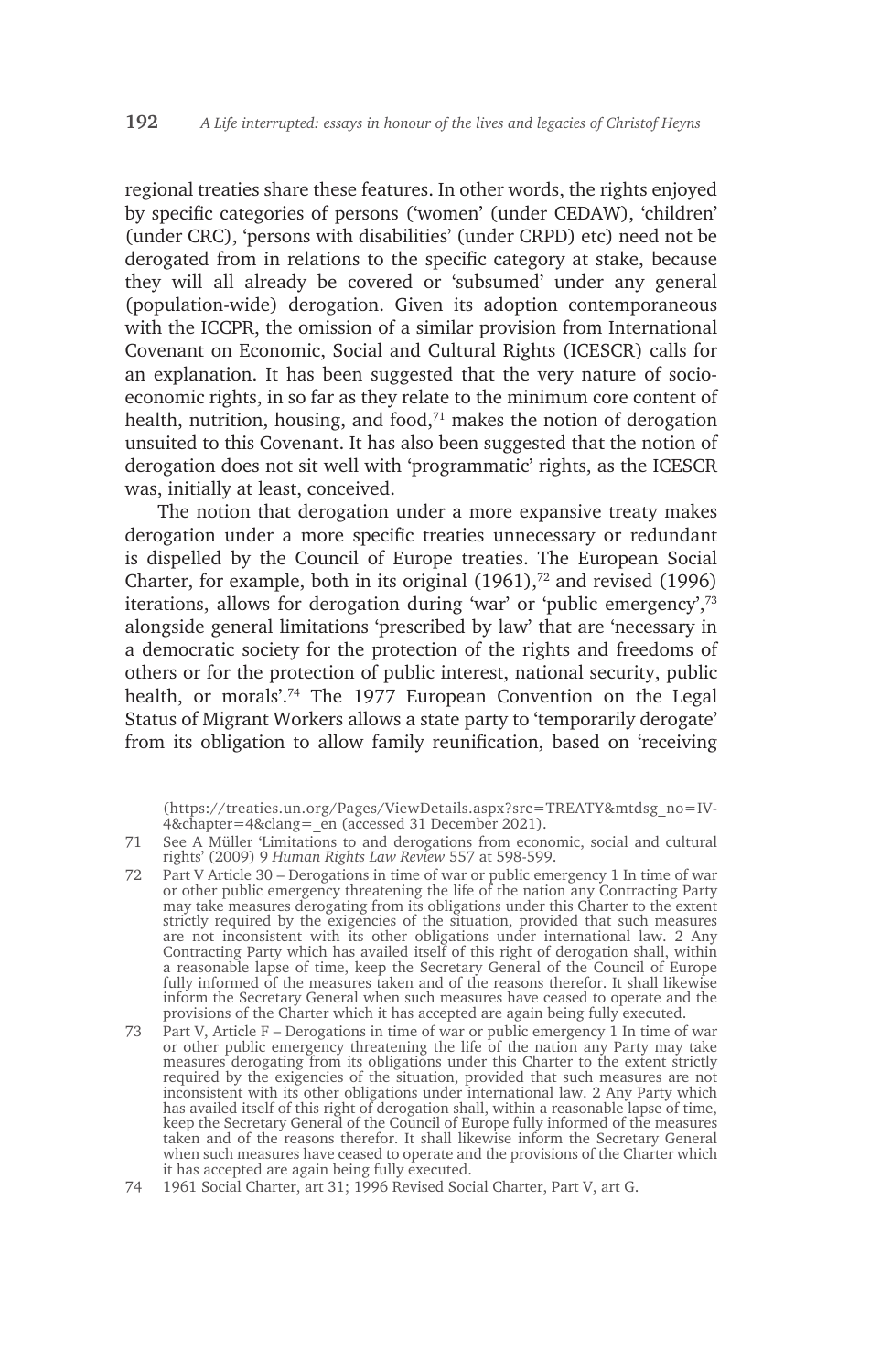capacity'.75 Although the 1977 Convention does not explicitly mention the European Convention, it stipulates safeguards quite similar to those in article 15 of the European Convention.

This analysis does not support the often-repeated charge of African exceptionalism, and inference that the African Charter somehow falls short because it has no derogation clause. In any event, all but two African UN member states are party to the ICCPR.76 According to the UN Treaty Body Collection database, only four African states (Ethiopia, Namibia, Senegal and Togo) have since the outbreak of COVID-19 registered notifications of states of emergency, all of them invoking derogation from articles 12 (freedom of movement) and 21 (peaceful assembly) of the ICCPR, and two of them some other rights.<sup>77</sup> The Human Rights Committee observed that states generally have not complied with their duty of notification.<sup>78</sup> According to the same database, only seven African state parties – less than ten per cent of their total number – have ever made a notification under art 4(3) of the ICCPR. In addition to the four states mentioned earlier, Algeria, Burkina Faso and Sudan have also on at least one occasion done so.<sup>79</sup> The formal requirements under article 4 of the ICCPR are evidently no magic bullet.

- 75 Art 12(3) European Convention on the Legal Status of Migrant Workers.
- 76 Thye are: Comoros (which signed ICCPR in 2008) and South Sudan (which, arguably, is bound by Sudan's ratification) (UN Treaty Collection, https://treaties.un.org/ Pages/ViewDetails.aspx?src=TREATY&mtdsg\_no=IV-4&chapter=4&clang=\_en (accessed 8 January 2022).
- 77 Ethiopia, notification of 9 June 2020, effective from 8 April 2020 for a duration of five months; additional derogation from art 18 (freedom of religion) and 'visitation rights of accused and convicted persons' (not specifically provided for under the ICCPR); Namibia, notification received 6 July 2020; Senegal, notification received 6 July 2020, state of emergency lifted 30 June 2020; Togo, notification received 17 May 2021, additional derogation from arts 9 (liberty of person) and 18 (freedom of religion).
- 78 Human Rights Committee, Statement on derogations from the Covenant in connection with the COVID-19 pandemic, UN Doc CCPR/C/128/2, 30 April 2020 (para 1: 'It has been brought to the attention of the Committee, however, that several other States parties have resorted to emergency measures in response to the COVID-19 pandemic in a manner seriously affecting the implementation of their obligations under the Covenant, without formally submitting any notification of derogation from the Covenant.')
- 79 Algeria (1991 (in response to 'disturbances' that had been 'fomented with a view of preventing the general elections to be held on 27 June 1991 and to challenge the ongoing democratic process'), 1992, 1993, and on 25 February 2011, informed the Secretary-General that the state has lifted the 1993 state of emergency); Burkina Faso (2019, state of emergency in 14 provinces in the country, in response to 'terrorist attacks' that have 'caused an enormous loss of human life, severe injuries to many people, and significant material damage'); and Sudan (state of emergency declared on 30 June 1989, notification received; notifications if renewals, 2001 and 2002; further state of emergency declared 22 February 2019, notification received 8 March 2019). Namibia has once before, in 1999, made a notification: (a 30-days state of emergency in response to 'public emergency threatening the life of the nation and the constitutional order' in the Caprivi region of the country; notification received 14 September 1999 of revocation of the declaration of state of emergency and emergency regulations in the Caprivi region), https://treaties.un.org/ Pages/ViewDetails.aspx?src=TREATY&mtdsg\_no=IV-4&chapter=4&clang=\_en (accessed 8 January 2022). See also Viljoen (n  $\overline{2}3$ ) 334.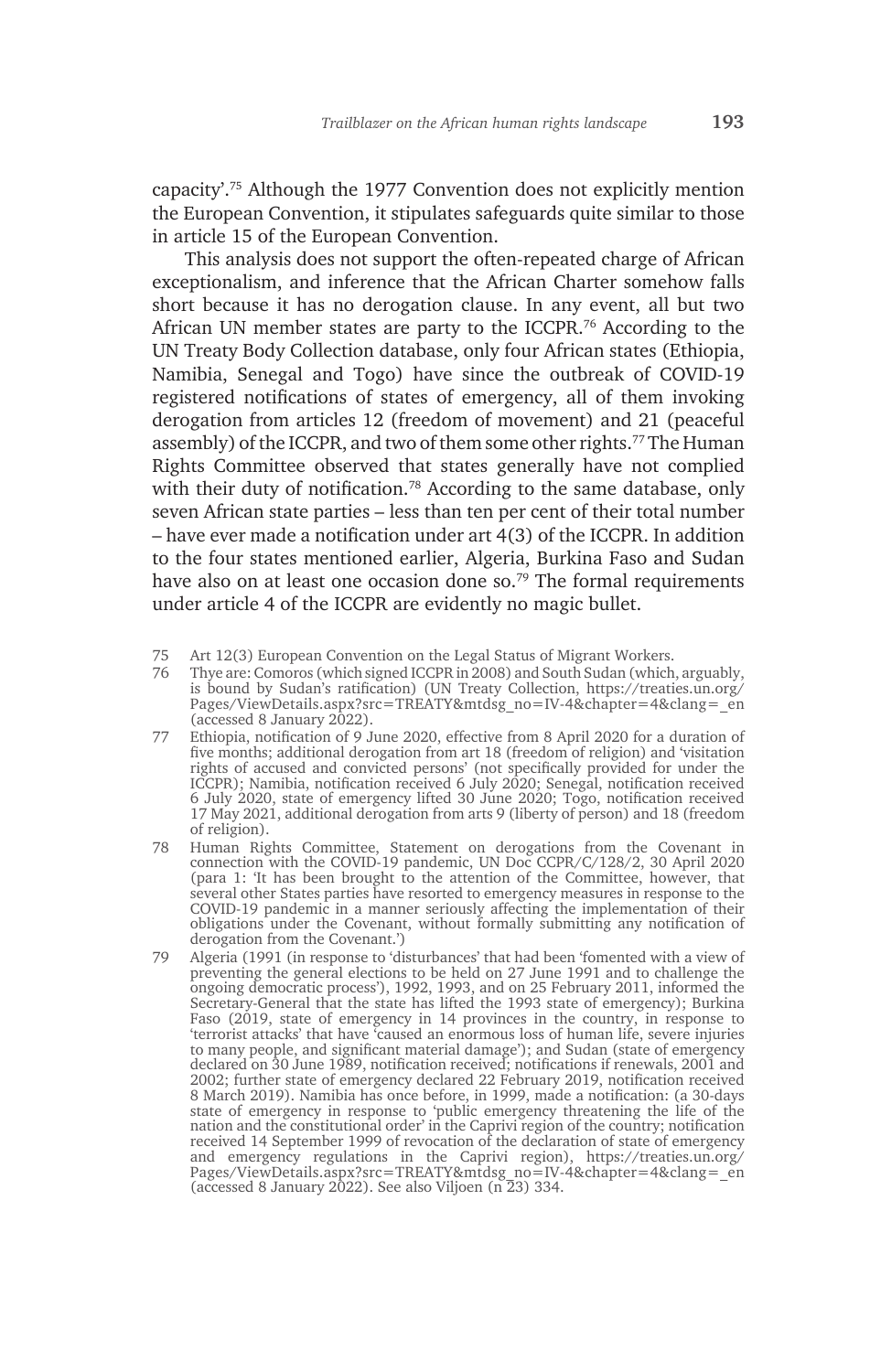## **Conclusion**

Christof had great faith in the regional dimension of international human rights law, generally, and in the African regional system, specifically. He devoted a large part of his academic and professional life to raise awareness, contribute his expertise and explore ways in which people may benefit from being rights holders under the African regional human rights system. The vexing issue of the best legal approach to optimally protecting human rights during situations of conflict, public emergency, disaster and calamity has preoccupied Christof in various professional contexts. His voice is also indelibly part of the African discourse on this issue.

As far as the derogation of rights during periods of instability and threat is concerned, there is a need for the position under the African Charter to be clarified. The Commission has taken a positions on this matter that may appear contradictory and unclear. There is a distinct need for greater normative clarity, preferably not through an incremental process involving the occasional consideration of communications or the unpredictable examination of state reports, but through a normative instrument resulting from an informed, participatory and analytical drafting process. Issues to be considered include: under what circumstances may derogation be acceptable; what are the conditions for legitimate derogation; which Charter rights are non-derogable, with specific reference to social, economic and cultural rights, and peoples' rights; how do assessments of derogation and limitation differ if at all; how do the obligations of state parties to the Charter relate to their (apparently contradictory) obligations under the ICCPR and national law;<sup>80</sup> and how can better compliance with reporting requirements be assured?

In my view, the Commission should build on the second approach discussed above, 'derogation as limitation'. State measures to *restrict*  rights, whatever the circumstances, should be assessed for their compatibility with reference to the principle of proportionality: In this balancing exercise, the nature of the right and the extent of its restriction, the purpose of the restriction, the rational link between the restriction of the right and its purpose, and the availability of less restrictive means, should all be accorded their appropriate weigh in the peculiar circumstances.<sup>81</sup> Under circumstances amounting to

<sup>80</sup> The domestic law of many African states provide for the formal declaration of states of emergency, and some of them for derogation of rights and for enumerated nonderogable rights, see eg Ali (n 36) 94-97.

<sup>81</sup> See also Müller (n 71): 'the principle of proportionality applicable to limitations and derogations alike ensures that, in practice, neither limitations nor derogations permit states to disregard their human rights obligations altogether'.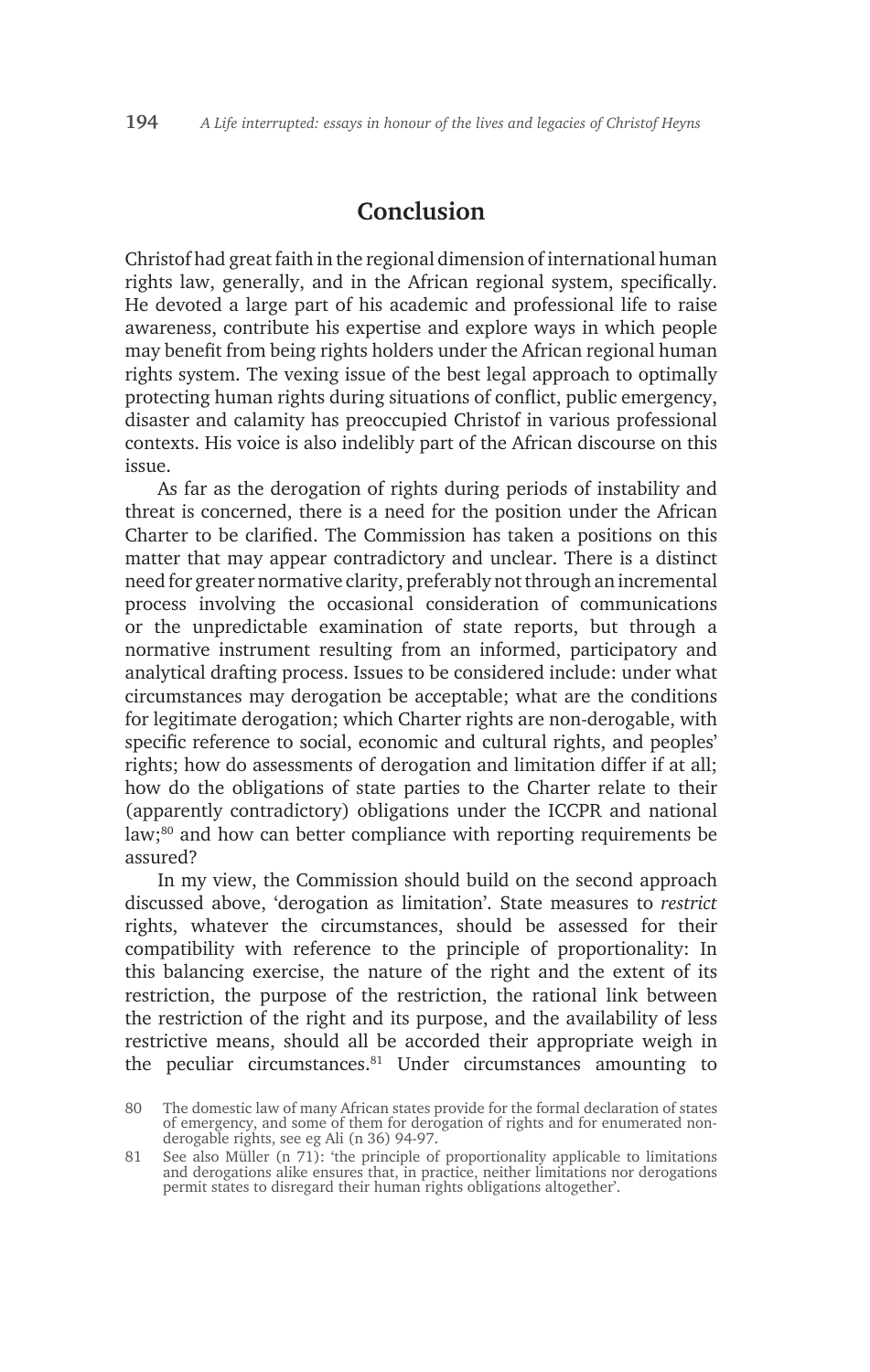public emergency, the fact that a right is considered non-derogable in other treaty regimes will be an important factor to consider. So will the purpose of the limitation, which may be to 'preserve the life of the nation'. Adopting an adjusted proportionality test, wrought out of the Charter, and legitimated by both the Commission and the Court, may just be what makes best sense for the African regional human rights system. This suggestion is made, mindful that proportionality analyses have their detractors,<sup>82</sup> and that this approach may not be most suitable for all human rights systems or in all contexts. Dealing with states of emergency though a proportionality lense, in the same way that limitations are considered, would free the African system of the historical baggage that the derogation discourse brings.<sup>83</sup>

Fortunately, the Commission has already set in motion a process to develop this normative clarity. Within the African human rights system, the issue of derogation and states of emergency has largely been viewed through the prism of ongoing and widespread conflict, insecurity and terrorism. Responding to the criticism that it has not paid enough attention to such issues, including the intersection between the Charter and international humanitarian law, the Commission in 2016 resolved that a study on human rights in conflict situations in Africa be conducted, on which to base its strategy intervention.<sup>84</sup> The African Commission also appointed a Focal Point on Human Rights in Conflict Situations in Africa (Focal Point), a position that Commissioner Dersso has been holding since its inception. Like a chameleon, the issue of suspension of rights under dire societal pressures reappears in different guises over time, even if the core considerations remain constant. Over the last two years, the COVID-19 pandemic propelled the suspension of rights during a 'state of emergency' into renewed focus. In August 2020, the African Commission gave two tasks to its Focal Point.<sup>85</sup> On the shortterm, it was to report and provide an assessment of emerging practice among African states on the matter. On the slightly longer term, the Focal Pont was asked to 'develop a normative framework in the form of Guidelines on adhering to human and peoples' rights standards under the African Charter when declaring states of emergency or disaster'. In this process, the almost complete overlap between ICCPR and African Charter state parties has to be taken into consideration, to ensure a system of duality that is congruent and consistent.

<sup>82</sup> See eg K Möller 'Proportionality: challenging the critics' (2012) 10 *International Journal of Constitutional Law* 709-731.

<sup>83</sup> In the sense of 'derogation' being understood as 'the complete elimination of an international obligation' (Müller (n 71) 651).

<sup>84</sup> Res 332 on Human Rights in Conflict Situations, ACHPR/Res.332(EXT.OS/ XIX)2016, 25 February 2016.

<sup>85</sup> Res 447 on upholding human rights during situations of emergency and in other exceptional circumstances, ACHPR/Res. 447 (LXVI) 2020, 7 August 2020.